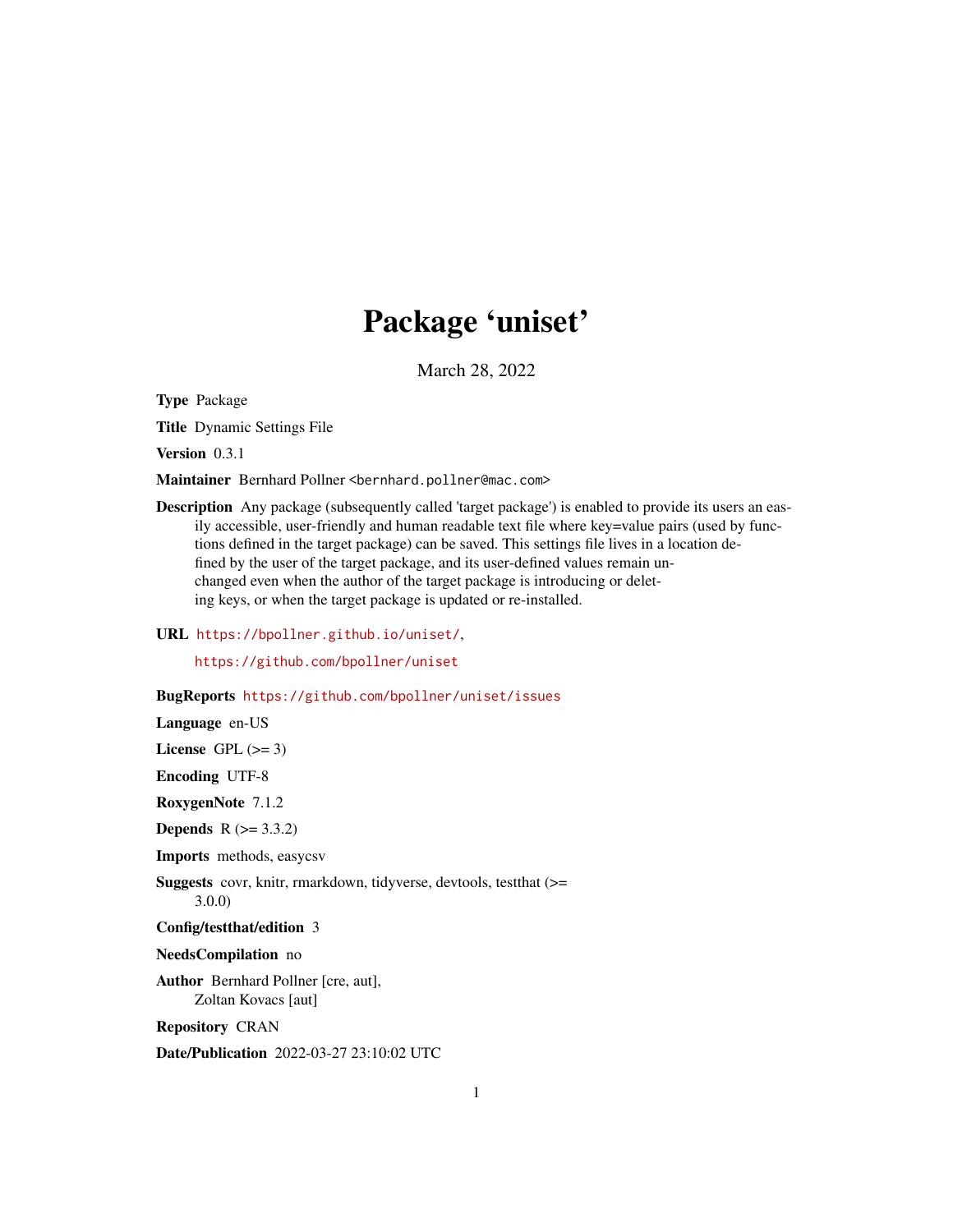#### <span id="page-1-0"></span>2 uniset values of the contract of the contract of the contract of the contract of the contract of the contract of the contract of the contract of the contract of the contract of the contract of the contract of the contrac

### R topics documented:

<span id="page-1-1"></span>

uniset *Dynamic Settings File*

#### Description

Any package (subsequently called 'target package') is enabled to provide its users an easily accessible, user-friendly and human readable text file where key=value pairs (used by functions defined in the target package) can be saved. This settings file lives in a location defined by the user of the target package, and its user-defined values remain unchanged even when the author of the target package is introducing or deleting keys, or when the target package is updated or re-installed. In order to enable the target package to make use of the functionality offered by package 'uniset', three files have to be exported by 'uniset' and placed into the target package.

#### Details

There are two ways to generate the files required for the target package to make use of 'uniset':

- -) Export and move manually Use [uniset\\_getFiles](#page-5-1), then move the 'xxx\_settings.R' file ('xxx' for the name of the target package) into the 'inst' folder (create one if not already done) of the target package. Move the files 'uniset\_globals.R' and 'uniset\_functions.R' into the 'R' folder of the target package.
- -) Write directly to target package (Recommended) Use [uniset\\_copyFilesToPackage](#page-3-1) to copy the required files directly into the target package.

Every variable defined in the xxx\_settings.R file is accessible in the code of the target package. The target package has to list 'uniset' as an 'import', and then [uniset\\_updateSettings](#page-9-1) or [uniset\\_autoUpS](#page-2-1) can be used to manually or automatically update the settings, i.e. to read in the key=value pairs stored in the xxx\_settings.R file. For an introduction and more detailed information please see <https://bpollner.github.io/uniset/>.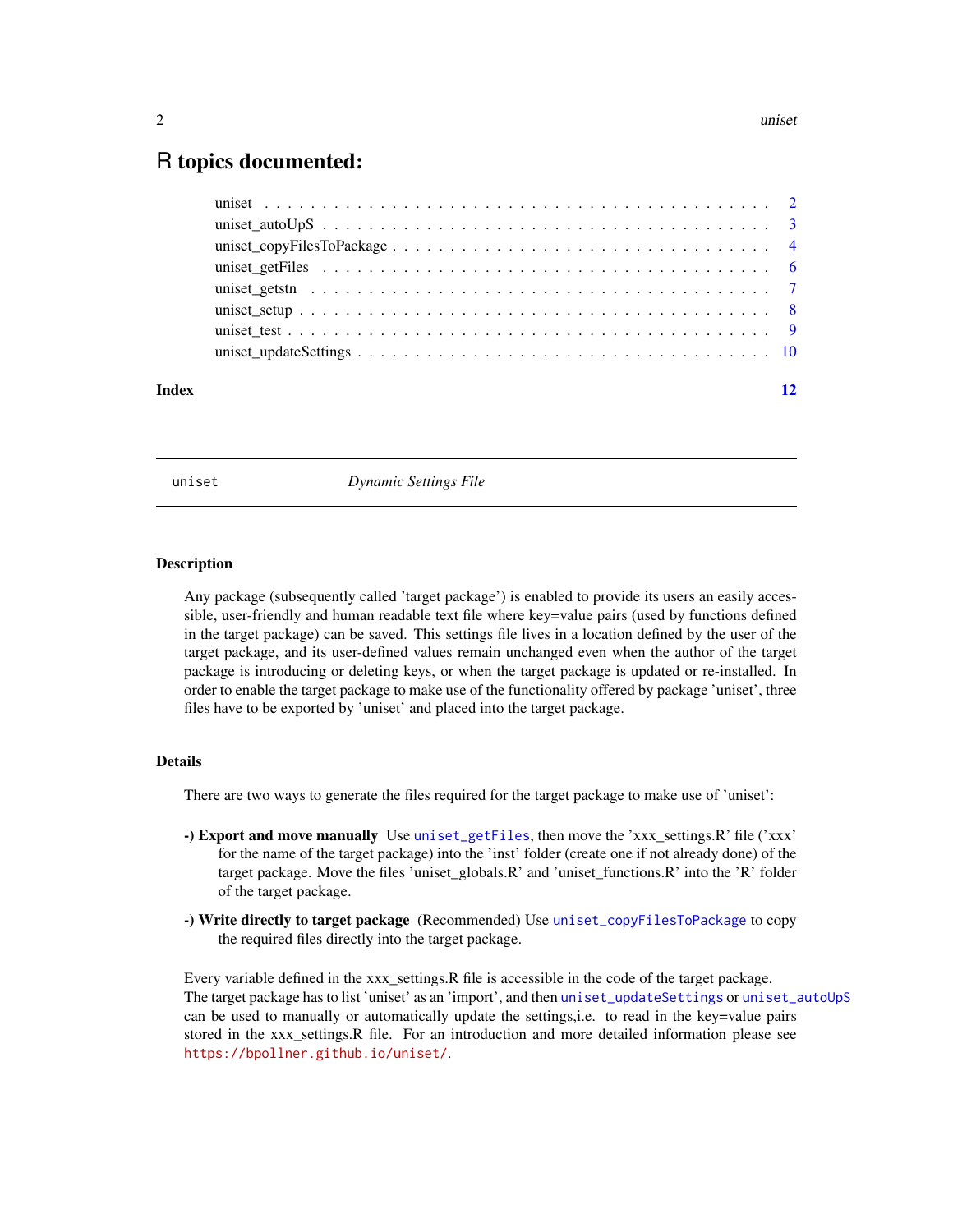#### <span id="page-2-0"></span>Advantage

The most imminent advantage of the 'uniset' settings-file system over using any static file for permanently storing settings for any package is the fact that the key=value pairs in the xxx\_settings.R file get updated (added / deleted) dynamically.

So the developer of a package can delete keys or introduce new ones, and the new key=value pairs will be automatically added to or deleted from the local xxx settings.R file. Values changed by the user of the target package will be preserved.

So the author of the target package can add or delete keys from the xxx\_settings.R file without worrying that this will cause any effort or troubles for the user of the target package.

#### Links

Please see <https://bpollner.github.io/uniset/> for a practical example; bug reports can be made at <https://github.com/bpollner/uniset/issues>.

#### Maintainer

Bernhard Pollner [bernhard.pollner@mac.com](mailto:bernhard.pollner@mac.com)

#### Functions for preparing the target package

[uniset\\_copyFilesToPackage](#page-3-1), [uniset\\_getFiles](#page-5-1)

#### Functions to be called from within the target package

[uniset\\_autoUpS](#page-2-1), [uniset\\_updateSettings](#page-9-1), [uniset\\_test](#page-8-1), [uniset\\_getstn](#page-6-1), and only once: [uniset\\_setup](#page-7-1).

#### Examples

As the functions to update the settings file and to (automatically) source this settings are intended to be called from within the (installed) target package, please go to [https://bpollner.github.](https://bpollner.github.io/uniset/) [io/uniset/](https://bpollner.github.io/uniset/) for a walk-through and for a real-life demonstration and examples how to use these functions in the code of the target package.

#### Author(s)

Bernhard Pollner, Zoltan Kovacs

<span id="page-2-1"></span>uniset\_autoUpS *Automatically update Settings*

#### **Description**

Use this function within your code to automatically update the settings from the users settings file

#### Usage

```
uniset_autoUpS(uniset_handover, setupFunc = NULL)
```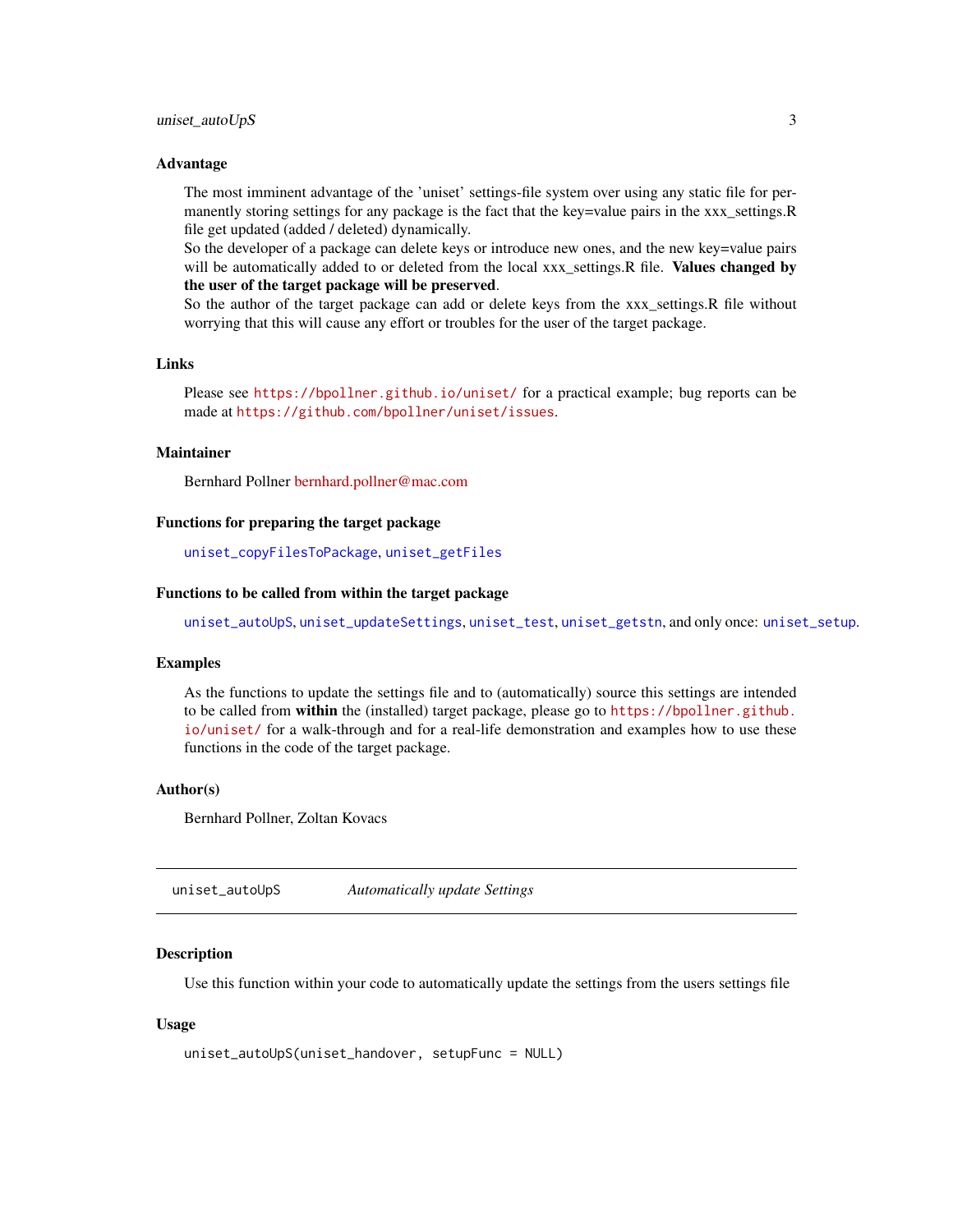#### **Arguments**

| uniset_handover |                                                                                                                                                                                                                            |
|-----------------|----------------------------------------------------------------------------------------------------------------------------------------------------------------------------------------------------------------------------|
|                 | List length two, containing two elements:                                                                                                                                                                                  |
|                 | 1. pkgname: The name of the target package.                                                                                                                                                                                |
|                 | 2. funcname: The name of the function in the target package handing over the<br>required values. See examples at uniset.                                                                                                   |
| setupFunc       | Character length one. The name of the function in the target package performing<br>the setup, i.e. the name of the function that is containing the uniset function<br>uniset_setup. Defaults to 'NULL'; has to be changed. |

#### Details

If 'autoUpdateSettings' in the local settings.R file is left at 'TRUE', the settings will be checked resp. updated automatically every time a function in the target package is calling [uniset\\_autoUpS](#page-2-1).

#### Value

Is primarily called for its side effects, i.e to automatically update / (re-)source the settings file. Returns (invisible) 'FALSE' if the the update was unsuccessful, otherwise an (invisible) list with the settings sourced from the settings.R file.

#### Important

This function is meant to be called from within the target package.

#### Note

Please refer to [uniset](#page-1-1) for a link to examples and a real-world demo.

#### Examples

```
{
## Not run:
# to be called from within the target package
uniset_autoUpS(uniset_handover, "dogPack_demo_setup")
## End(Not run)
}
```
<span id="page-3-1"></span>uniset\_copyFilesToPackage

*Copy Uniset Files into Target Package*

#### **Description**

Generate the four files required in the target package (i.e. the package that should be enabled to use the package 'uniset'). The generated files will be copied directly into their required destination folders in the target package. The name of the target package will be extracted from the description file.

<span id="page-3-0"></span>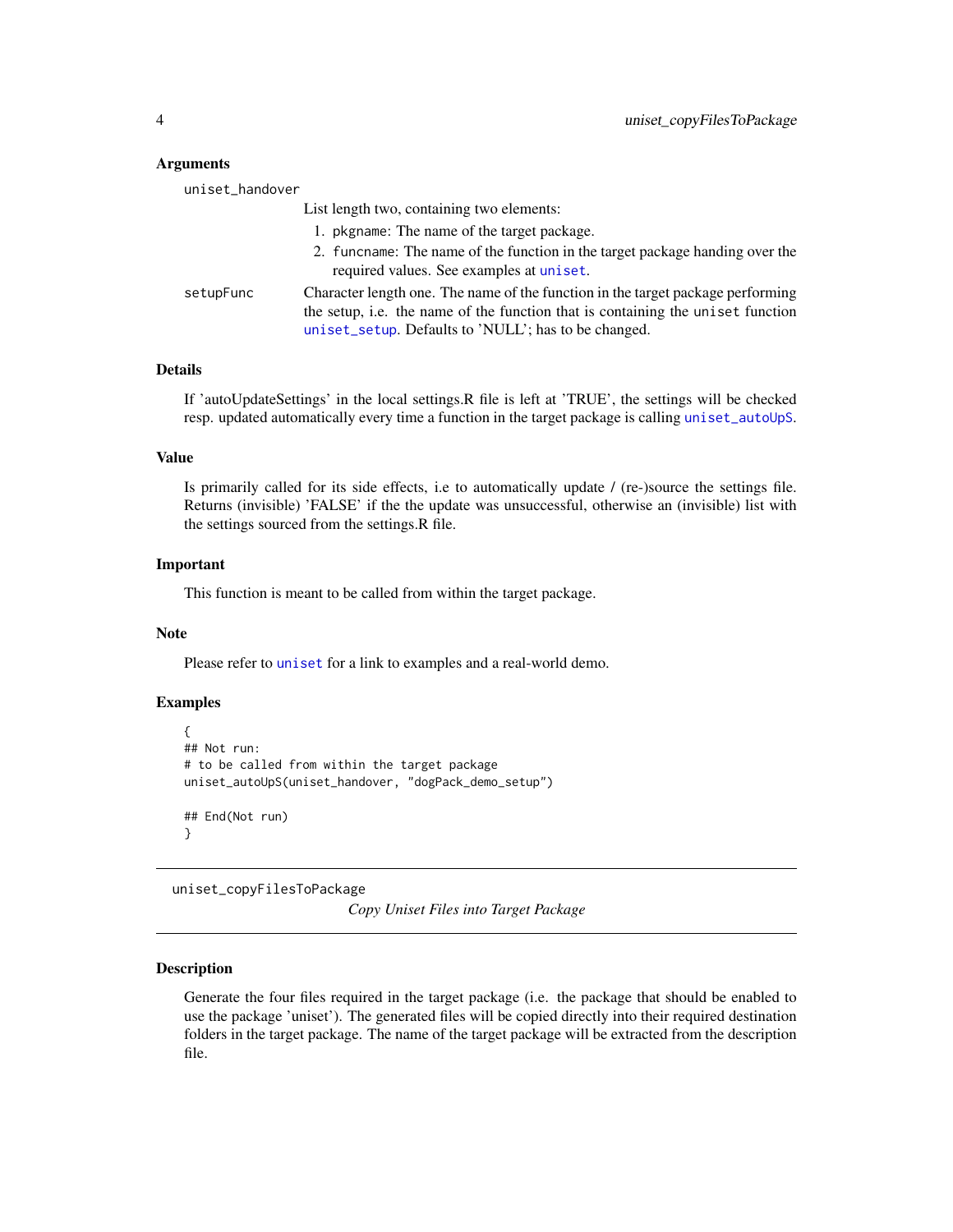#### <span id="page-4-0"></span>Usage

```
uniset_copyFilesToPackage(
  pathToPackage,
  setupFunc = NULL,
  taPaSH = "def",taPaObj = "settings",
  tmp1 = " _TEMPLATE"
)
```
#### Arguments

| pathToPackage | Character length one. The path to the root of the target package.                                                                                                                                                                                                                                                    |
|---------------|----------------------------------------------------------------------------------------------------------------------------------------------------------------------------------------------------------------------------------------------------------------------------------------------------------------------|
| setupFunc     | Character length one. The name of the function in the target package that is<br>containing the setup-function uniset_setup.                                                                                                                                                                                          |
| taPaSH        | Character length one. The name of the variable to be defined in the '.Renviron'<br>file, leading to the place where the settings. R file for the target package will be<br>stored. If left at the default 'def', 'taPaName_SH' will be used, with 'taPaName'<br>being the value provided at the argument 'taPaName'. |
| taPa0bi       | Character length one. The name of the object holding the list with the key-value<br>pairs that can be defined to be used in the target package. Can be left at the<br>default 'settings'.                                                                                                                            |
| tmpl          | Character length one. the Character string that will be appended to the fresh<br>settings file that is copied (by the target package) to the users settings home<br>directory if updating the key=value pairs was not successful. Can be left at the<br>default 'TEMPLATE'.                                          |

#### Value

Writes the four required files directly into a valid R-package folder structure. Returns (invisible) NULL.

#### Note

Please refer to [uniset](#page-1-1) for a link to examples and a real-world demo.

#### See Also

[uniset\\_getFiles](#page-5-1)

#### Examples

```
{
library(uniset)
# first copy the target package example into tempdir
to \leq tempdir()
from <- paste0(path.package("uniset"), "/examples/dogPack")
file.copy(from, to, recursive = TRUE)
# now copy the four required files directly into the package 'dogPack'
```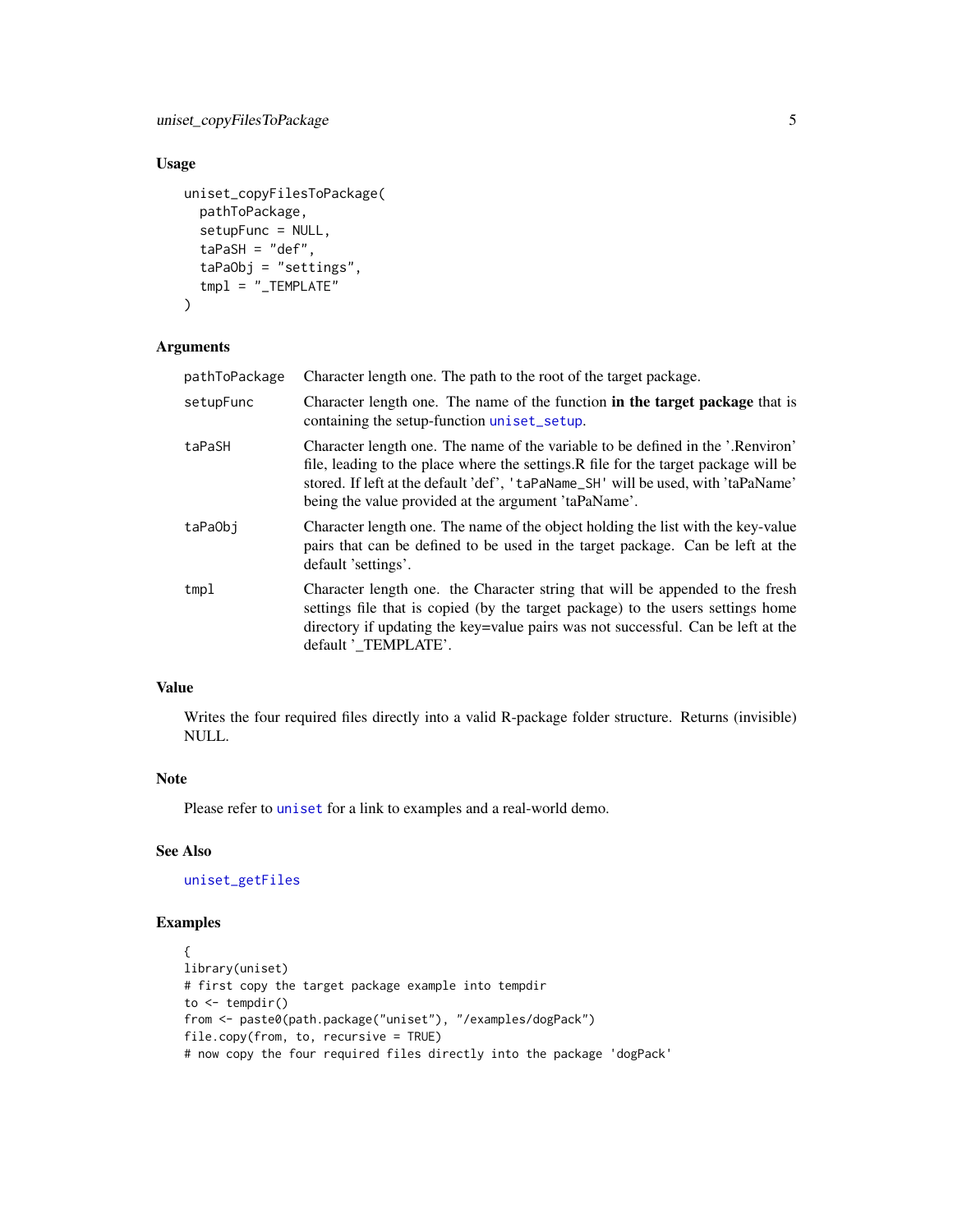```
path <- paste0(to, "/dogPack")
uniset_copyFilesToPackage(path, "nameOfSetupFunc")
}
```
<span id="page-5-1"></span>uniset\_getFiles *Get Uniset Files*

#### Description

Function to generate the four files required in the target package (i.e. the package that should be enabled to use the package 'uniset').

#### Usage

```
uniset_getFiles(
  taPaName = NULL,
  setupFunc = NULL,
  where = NULL,
  taPaSH = "def",
  taPaObj = "settings",
  tmpl = "_TEMPLATE"
)
```
#### Arguments

| taPaName  | Character length one. The name of the target package.                                                                                                                                                                                                                                                                                                         |
|-----------|---------------------------------------------------------------------------------------------------------------------------------------------------------------------------------------------------------------------------------------------------------------------------------------------------------------------------------------------------------------|
| setupFunc | Character length one. The name of the function in the target package that is<br>containing the setup-function uniset_setup.                                                                                                                                                                                                                                   |
| where     | Character length one. The location where the folder with the resulting four<br>files should be copied to. Defaults to 'NULL'. If left at the default 'NULL',<br>the location should be selectable interactively. Provide a character length one<br>holding a valid path to an existing folder to copy the folder containing the four<br>required files there. |
| taPaSH    | Character length one. The name of the variable to be defined in the '.Renviron'<br>file, leading to the place where the settings. R file for the target package will be<br>stored. If left at the default 'def', 'taPaName_SH' will be used, with 'taPaName'<br>being the value provided at the argument 'taPaName'.                                          |
| taPa0bi   | Character length one. The name of the object holding the list with the key-value<br>pairs that can be defined to be used in the target package. Can be left at the<br>default 'settings'.                                                                                                                                                                     |
| tmp1      | Character length one. the Character string that will be appended to the fresh<br>settings file that is copied (by the target package) to the users settings home<br>directory if updating the key=value pairs was not successful. Can be left at the<br>default 'TEMPLATE'.                                                                                   |

<span id="page-5-0"></span>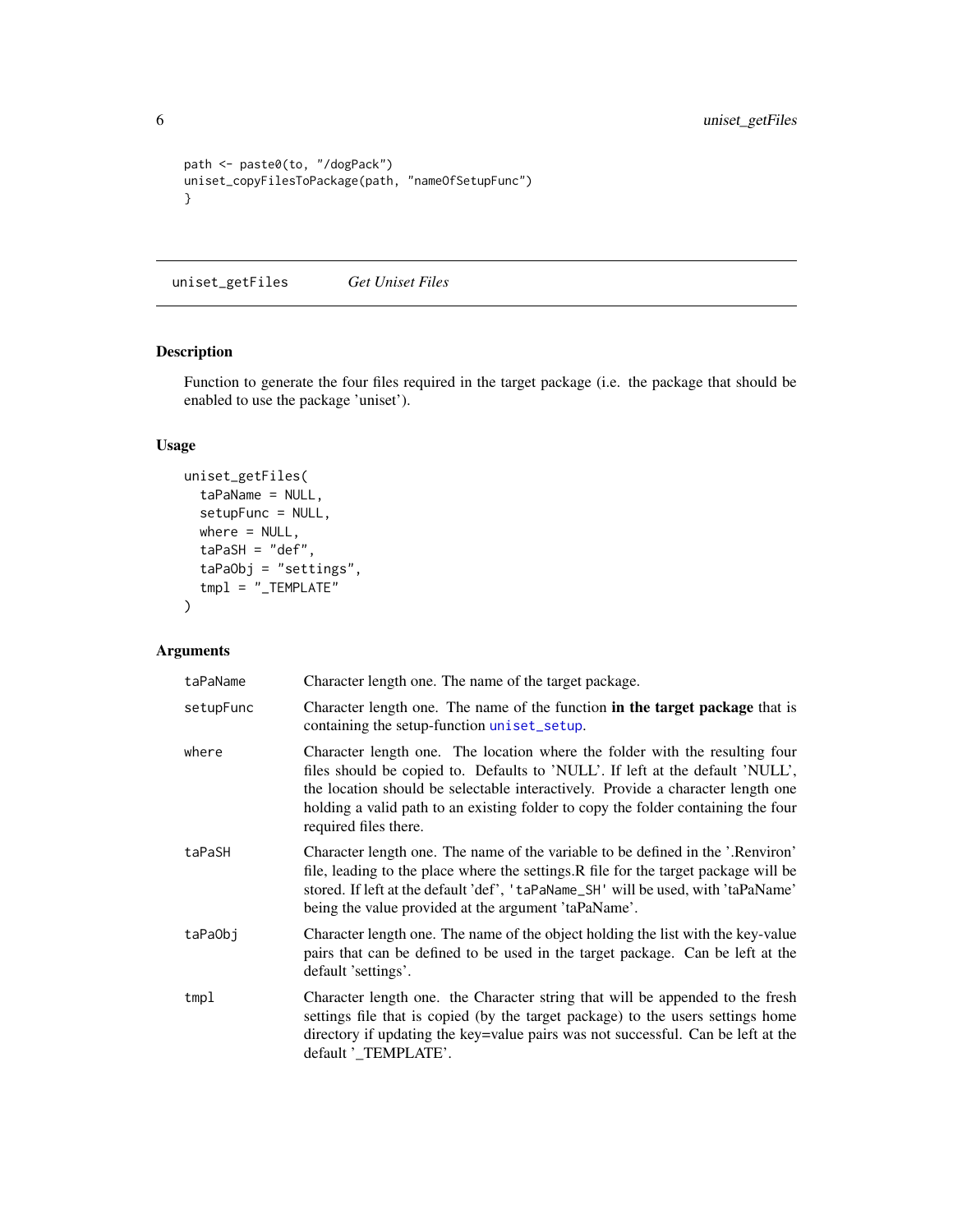#### <span id="page-6-0"></span>uniset\_getstn 7

#### Details

Look at the content of the four generated files for information on where they should be moved.

#### Value

Creates a folder at the location specified at argument 'where' with the four files to be moved into the target package in it. Returns an (invisible) character holding the path of the folder where the three files were written into.

#### Note

Please refer to [uniset](#page-1-1) for a link to examples and a real-world demo.

#### See Also

[uniset\\_copyFilesToPackage](#page-3-1)

#### Examples

```
{
library(uniset)
# first copy the target package example into tempdir
to \leq tempdir()
from <- paste0(path.package("uniset"), "/examples/dogPack")
file.copy(from, to, recursive = TRUE)
# now copy the four required files
uniset_getFiles("dogPack", setupFunc="nameOfSetupFunc", where=to)
# Now manually move the four files according to the instructions contained
# in them.
}
```
<span id="page-6-1"></span>uniset\_getstn *Get Settings Object description Source the list holding the key=value pairs from the settings.R file.*

#### **Description**

Get Settings Object description Source the list holding the key=value pairs from the settings.R file.

#### Usage

```
uniset_getstn(uniset_handover)
```
#### Arguments

uniset\_handover

List length two, containing two elements:

- 1. pkgname: The name of the target package.
- 2. funcname: The name of the function in the target package handing over the required values. See examples at [uniset](#page-1-1).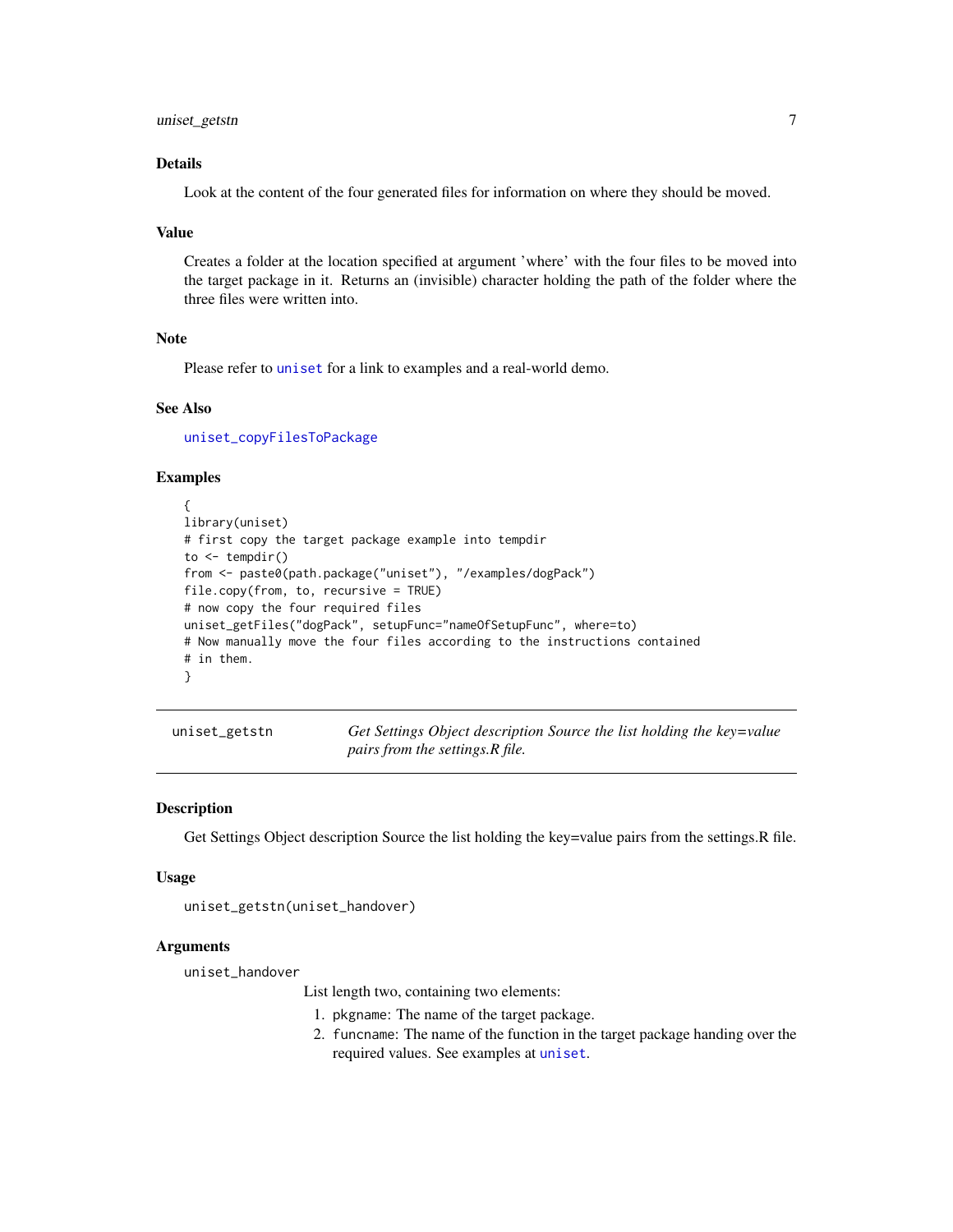#### <span id="page-7-0"></span>Value

A list holding the key=value pairs from the settings.R file on on success, NULL if sourcing the file was not successful.

#### Important

This function is meant to be called from within the target package.

#### **Examples**

```
{
## Not run:
# to be called from within the target package
uniset_getstn(uniset_handover)
## End(Not run)
}
```
<span id="page-7-1"></span>uniset\_setup *Perform Setup*

#### Description

Perform the required setup to enable the target package to make use of the functionality of package 'uniset'. Only has to be called once by the user of the target package.

#### Usage

uniset\_setup(where = NULL, uniset\_handover)

#### Arguments

where Character length one, holding the path to the location where the folder containing the settings.R file should be located. Defaults to 'NULL'. If left at the default 'NULL', the location should be selectable interactively.

#### uniset\_handover

List length two, containing two elements:

- 1. pkgname: The name of the target package.
- 2. funcname: The name of the function in the target package handing over the required values. See examples at [uniset](#page-1-1).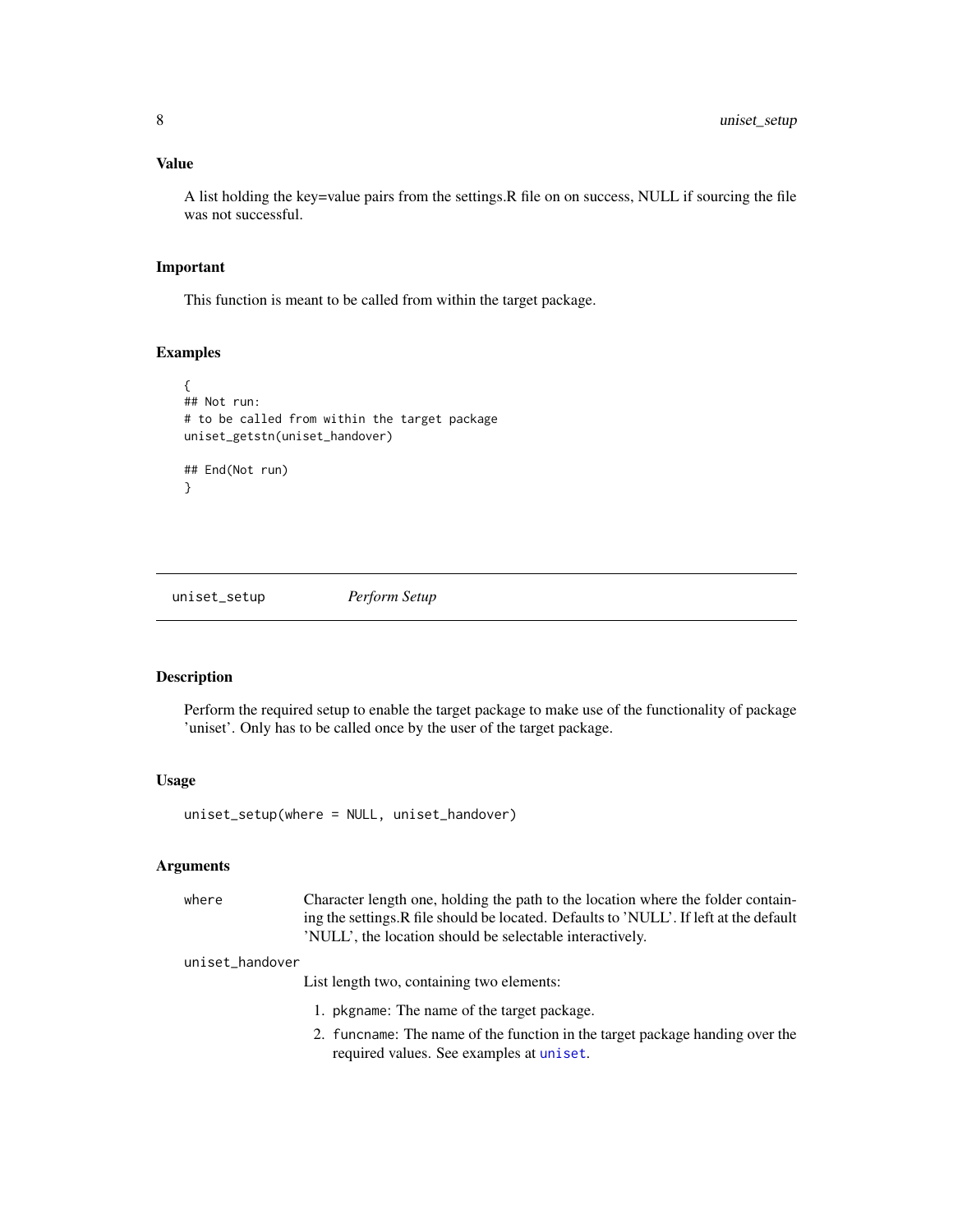#### <span id="page-8-0"></span>uniset\_test 9

#### Details

This function is intended to be called from within the target package by the user of the target package. Only has to be called once to initiate the system, i.e. to

- Define the folder where the settings. R file will be located,
- Copy the settings.R file into this folder, and
- Create a corresponding entry in the .Renviron file (or create the .Renviron file if does not exist).

This setup has to be done manually (but only once!) by the user of the target package. However, if called repeatedly, it enables the user of the target package to conveniently change the settings-home directory and its corresponding variable in the .Renviron file. In that case, a factory-fresh version of the settings.R file will be copied into the new settings-home directory. For the user-defined values in the 'old' settings.R file not to be lost, the user then has to manually move / copy the settings from the old location to the new one.

#### Value

Called for its side effects, i.e. to initiate the dynamic settings file system (see Details.) Returns an (invisible) character length one holding the path to the settings-home directory.

#### Important

This function is meant to be called from within the target package.

#### Examples

```
{
## Not run:
# to be called from within the target package
uniset_setup(where, uniset_handover)
## End(Not run)
}
```
<span id="page-8-1"></span>uniset\_test *Simple Test*

#### Description

Test if the input package name etc. was correct / successful. This function is meant to be called from inside the target package.

#### Usage

```
uniset_test(uniset_handover)
```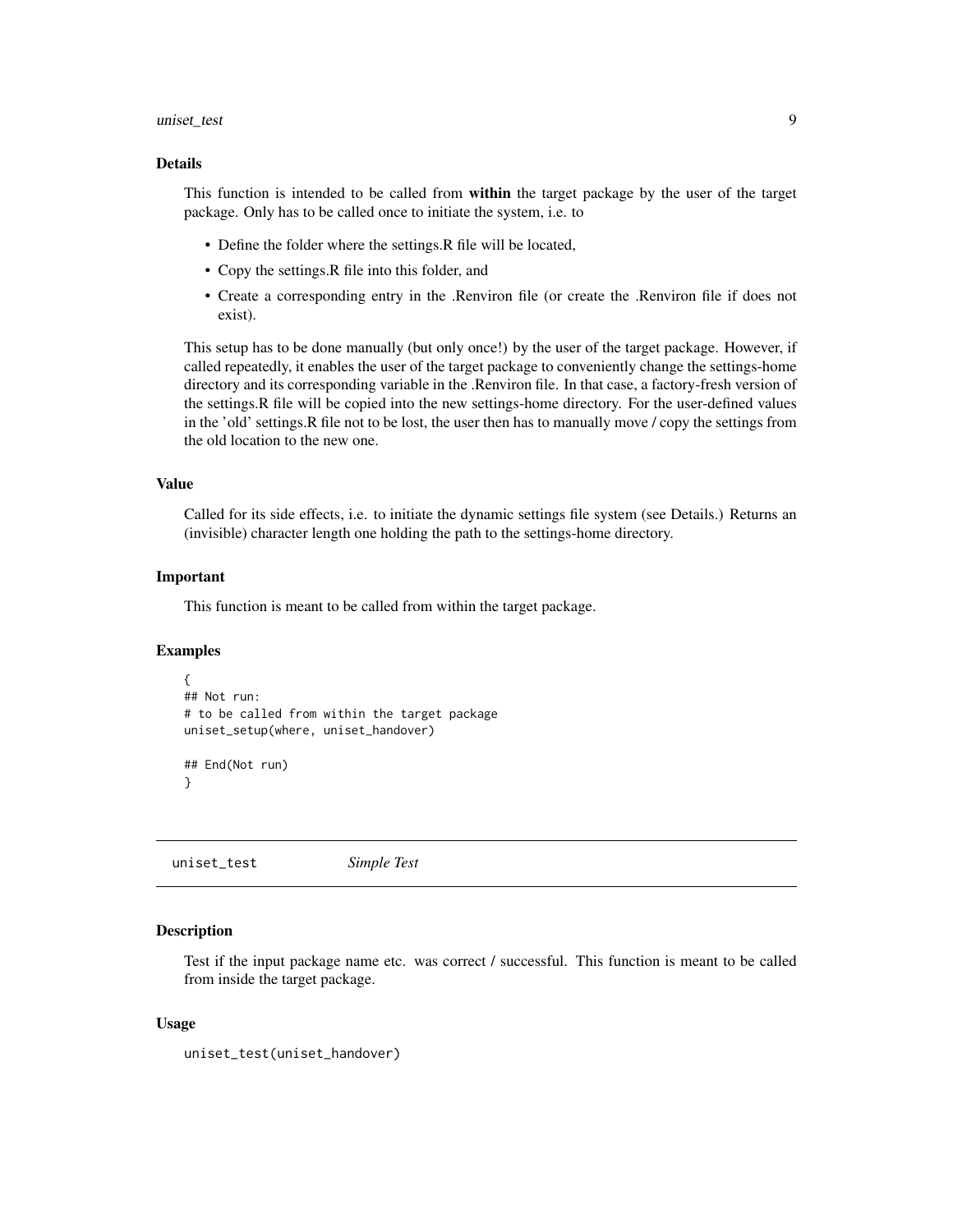#### <span id="page-9-0"></span>**Arguments**

uniset\_handover

List length two, containing two elements:

- 1. pkgname: The name of the target package.
- 2. funcname: The name of the function handing over the required values.

#### Value

Is printing the parameters defined by the target package, and is returning those parameters in an (invisible) list.

#### Important

This function is intended to be called from within the target package.

#### Note

Please refer to [uniset](#page-1-1) for a link to examples and a real-world demo.

#### Examples

```
{
## Not run:
# to be called from within the target package
uniset_test(uniset_handover_pkgname, uniset_handover_funcname)
## End(Not run)
}
```
<span id="page-9-1"></span>uniset\_updateSettings *Update Settings of Target Package*

#### Description

Manually read in the settings-file in the target package settings home directory as specified in the .Renviron file.

#### Usage

```
uniset_updateSettings(uniset_handover, setupFunc = NULL, silent = FALSE)
```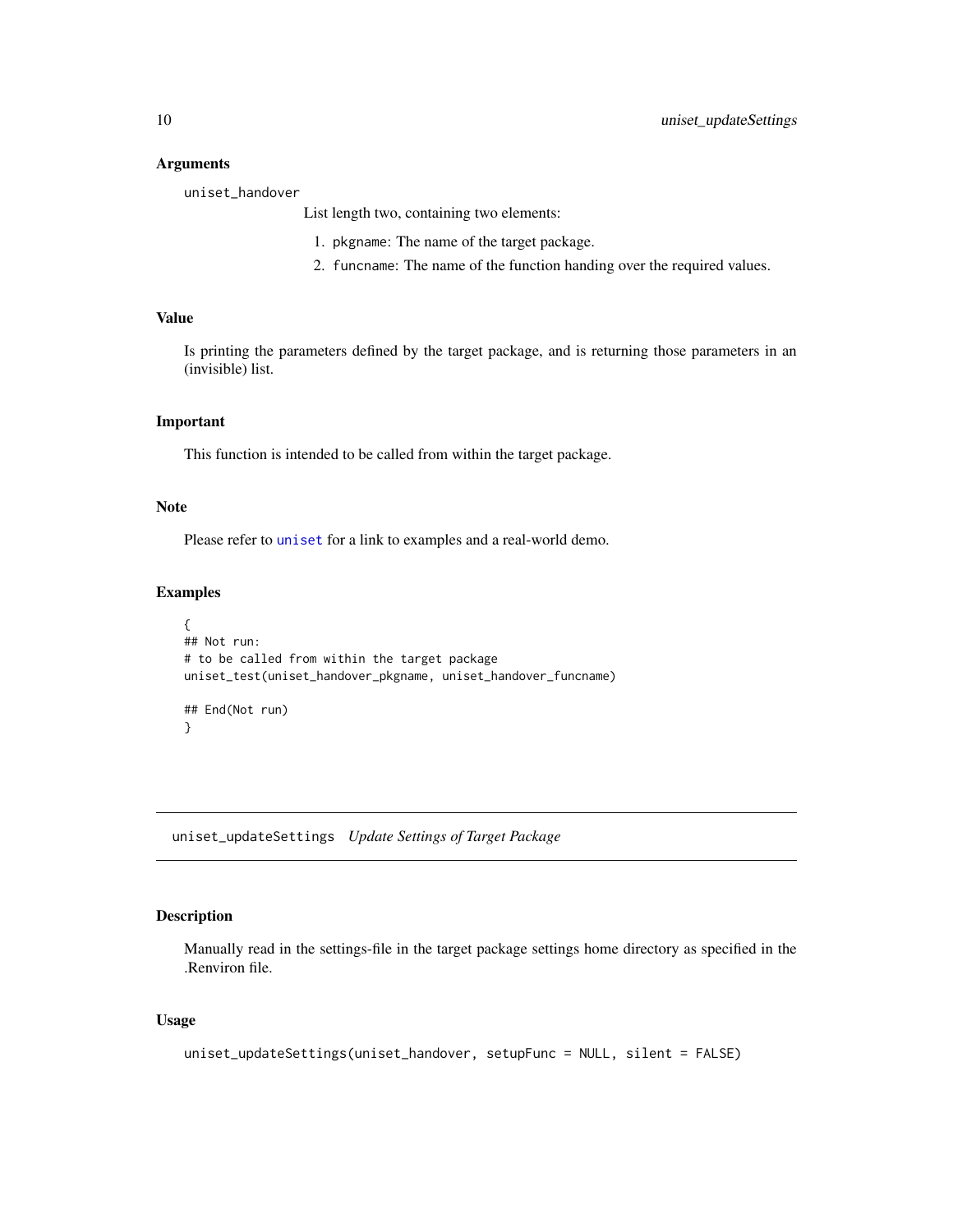#### <span id="page-10-0"></span>Arguments

| uniset_handover |                                                                                                                                                                                                                            |
|-----------------|----------------------------------------------------------------------------------------------------------------------------------------------------------------------------------------------------------------------------|
|                 | List length two, containing two elements:                                                                                                                                                                                  |
|                 | 1. pkgname: The name of the target package.                                                                                                                                                                                |
|                 | 2. funchame: The name of the function in the target package handing over the<br>required values. See examples at uniset.                                                                                                   |
| setupFunc       | Character length one. The name of the function in the target package performing<br>the setup, i.e. the name of the function that is containing the uniset function<br>uniset_setup. Defaults to 'NULL'; has to be changed. |
| silent          | Logical. If a confirmation should be printed. Defaults to 'FALSE'                                                                                                                                                          |

#### Value

This function is called for its side effects, i.e to manually update / (re-)source the settings file. Returns (invisible) 'FALSE' if the update was unsuccessful, otherwise an (invisible) list with the settings sourced from the settings.R file.

#### Important

This function is meant to be called from within the target package.

#### Note

Please refer to [uniset](#page-1-1) for a link to examples and a real-world demo.

#### Examples

```
{
## Not run:
# to be called from within the target package
uniset_updateSettings(uniset_handover, "dogPack_demo_setup")
```

```
## End(Not run)
}
```